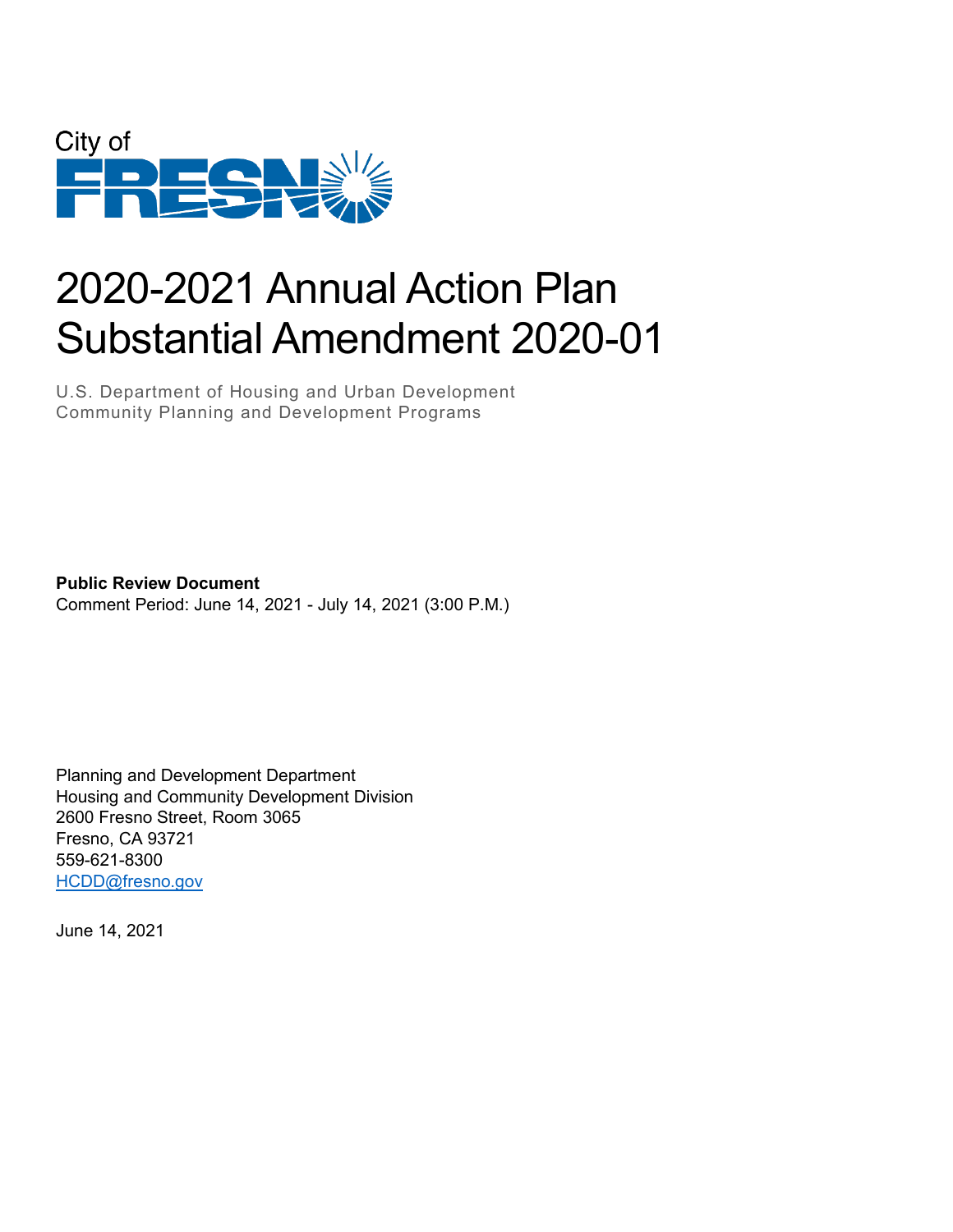# **This is a draft document that has been made available for public review and comment.**

The Public Comment Period will begin June 14, 2021 and conclude on July 14, 2021 at 3:00 P.M. Residents are encouraged to submit comments by one of the following methods:

### **Submit Comments by Mail:**

City of Fresno Planning and Development Department Attn: Housing and Community Development Division 2600 Fresno Street Room 3065 Fresno CA 93721

### **Submit Comments by Email:**

[HCDD@fresno.gov](mailto:HCDD@fresno.gov) Please include "Sub Amend 2020-01" in the subject line

### **Submit Comments by Phone:**

559-621-8300

#### **Submit Comments by TTY:** 559-621-8721

**Submit Comments by Fax:**

559-457-1579

### **Submit Comments Online:**

https://www.surveymonkey.com/r/VB533HR

The Substantial Amendment is scheduled for consideration by the Council of the City of Fresno at its July 15, 2021 meeting. For more information on the City Council meeting, visit www.fresno.gov/calendar.aspx and select the agenda for the meeting. The agenda will be posted at least 72 hours in advance. Accommodations are available upon request by contacting the office of the City Clerk at (559) 621-7650 or clerk@fresno.gov at least three business days prior to the meeting.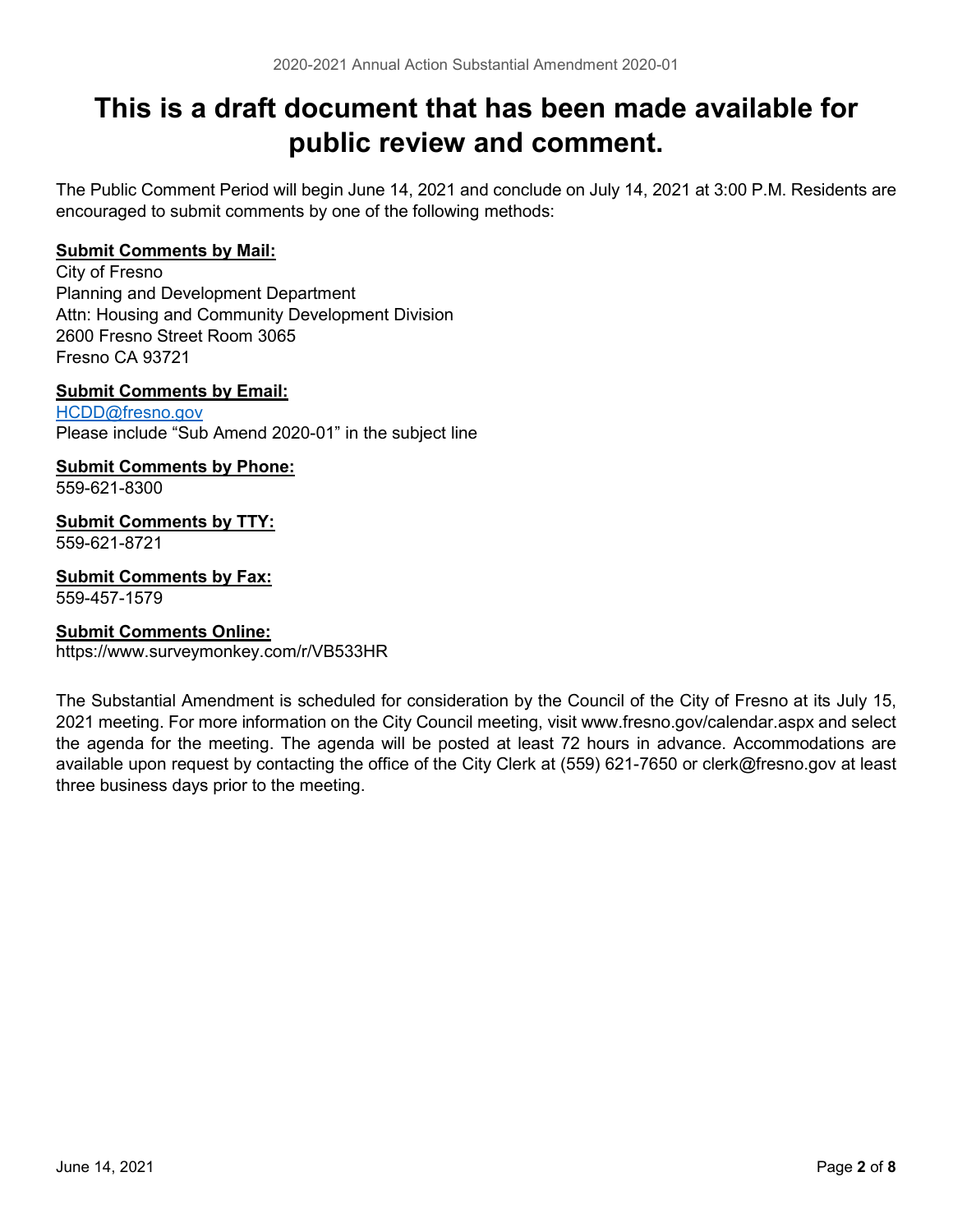### Contents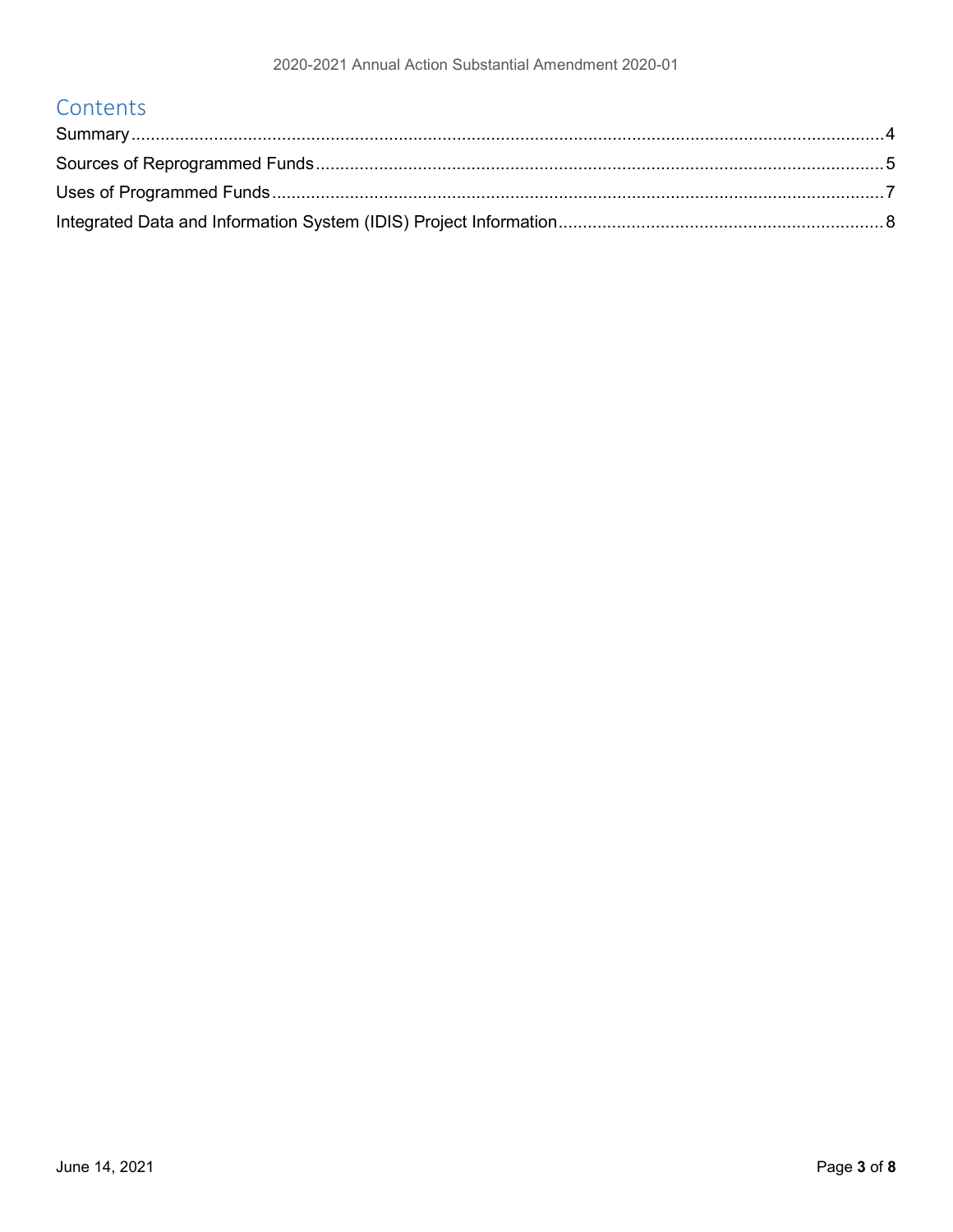### <span id="page-3-0"></span>**Summary**

The City of Fresno (City) is a federal entitlement community that receives annual allocations of Community Development Block Grant (CDBG) funds from the U.S. Department of Housing and Urban Development (HUD). The City is required to prepare an Annual Action Plan detailing the uses of entitlement funds to meet its affordable housing and community development goals as outlined in its Consolidated Plan.

For Program Year 2020-2021, the City is proposing to make a substantial amendment to its submitted plan. The purpose of this substantial amendment is to allocate prior year CDBG cost savings, and reprogrammed CDBG funds to acquire land for a senior center.

With the cancelation of a planned Multigenerational Community Center and a focus on a senior center, the City is proposing to cancel Substantial Amendments 2019-01 and 2019-02 to be replaced by Substantial Amendment 2020-01.

These efforts are in alignment with the City's 2020-2024 Consolidated Plan goals to improve public.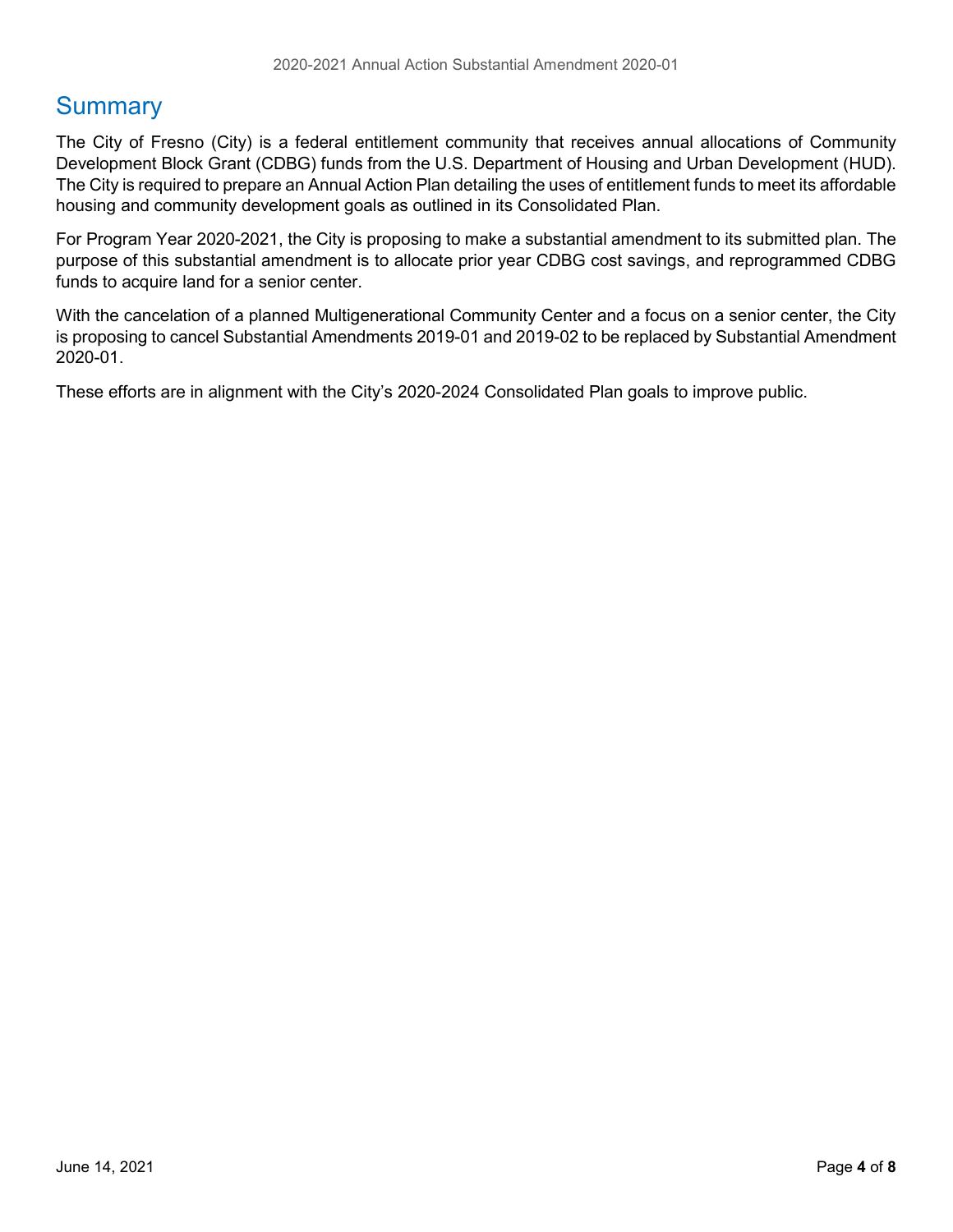# Sources of Reprogrammed Funds

Substantial Amendment 2020-01 will reprogram \$1,649,409.94 of CDBG project savings and prior year funding allocated to the City.

<span id="page-4-0"></span>

| <b>Entitlement</b><br><b>Grant</b> | Program<br>Year | <b>Action</b><br>Plan<br><b>Project</b> | <b>IDIS</b><br><b>Activity</b><br>ID<br><b>Number</b> | <b>Activity Name</b>                                                                                     | <b>Amount</b><br><b>Originally</b><br><b>Awarded</b><br>or<br><b>Allocated</b> | <b>Amount</b><br><b>Expended</b> | <b>Amount</b><br><b>Previously</b><br>Reprogrammed | <b>Amount to Be</b><br>Reprogrammed |
|------------------------------------|-----------------|-----------------------------------------|-------------------------------------------------------|----------------------------------------------------------------------------------------------------------|--------------------------------------------------------------------------------|----------------------------------|----------------------------------------------------|-------------------------------------|
| <b>CDBG</b>                        | 2015            | 3                                       | 5904                                                  | <b>Community Revitalization</b>                                                                          | 906,600                                                                        | 613,924.73                       | 251,374.87                                         | 41,300.40                           |
| <b>CDBG</b>                        | 2015            | 6                                       | 5930                                                  | Anti-Graffiti Program                                                                                    | 480,000                                                                        | 223,118.49                       | 0                                                  | 55,271.24                           |
| <b>CDBG</b>                        | 2015            | 8                                       | 5909                                                  | SECTION 108 LOAN REPAYMENT                                                                               | 501,100                                                                        | 496,546.80                       | $\Omega$                                           | 4,553.20                            |
| <b>CDBG</b>                        | 2015            | 13                                      | 5911                                                  | Pub Svc Senior Hot Meals                                                                                 | 155,100                                                                        | 127,813.78                       | 0                                                  | 27,286.22                           |
| <b>CDBG</b>                        | 2015            | 14                                      | 5912                                                  | Pub Svc Parks After School Program                                                                       | 601,000                                                                        | 562,174.79                       | 0                                                  | 38,825.21                           |
| <b>CDBG</b>                        | 2015            | 24                                      | 5903                                                  | Senior Paint Program                                                                                     | 119,243                                                                        | 98,326                           | 0                                                  | 19,243.00                           |
| <b>CDBG</b>                        | 2015            | 39                                      | 5962                                                  | Mosqueda Splash Park<br>(SUBAMEND)                                                                       | 500,000                                                                        | 499,955.59                       | 0                                                  | 44.41                               |
| <b>CDBG</b>                        | 2015            | 12                                      | <b>NA</b>                                             | <b>PARCS Improvements</b>                                                                                | 113,500                                                                        | $\mathbf{0}$                     | 113,000                                            | 500.00                              |
| <b>CDBG</b>                        | 2016            | $\overline{4}$                          | 5999                                                  | Community Revitalization -<br>Inspections                                                                | 981,000                                                                        | 875,743.78                       | 0                                                  | 105,256.00                          |
| <b>CDBG</b>                        | 2016            | 11                                      | 6000                                                  | Dickey Park Shade Structure (Non-<br>Profit Improvements)                                                | 8,000                                                                          | 7,500                            | 0                                                  | 500.00                              |
| <b>CDBG</b>                        | 2016            | 12                                      | 5992                                                  | Senior Hot Meals                                                                                         | 274,104                                                                        | 182,529.47                       | 91,104                                             | 471.00                              |
| <b>CDBG</b>                        | 2016            | 23                                      | 6001                                                  | <b>Community Revitalization/Public</b><br>Service                                                        | 110,000                                                                        | 100,000                          | 0                                                  | 10,000.00                           |
| <b>CDBG</b>                        | 2016            | <b>NA</b>                               | <b>NA</b>                                             | Resources Not Programmed                                                                                 | 331                                                                            | $\Omega$                         | 0                                                  | 331.00                              |
| <b>CDBG</b>                        | 2017            | 18                                      | 6120                                                  | <b>CDBG Program Administration</b><br>(CDBG)                                                             | 1,167,800                                                                      | 1,077,940.30                     | 89,850.7                                           | 9.00                                |
| <b>CDBG</b>                        | 2017            | 10                                      | Various                                               | Neighborhood Street Improvements                                                                         | 2,090,623                                                                      | 1,042,823.47                     | 958,756.17                                         | 89,043.83                           |
| <b>CDBG</b>                        | 2017            | 5                                       | 6174                                                  | Senior Paint Program                                                                                     | 299,800                                                                        | 298,572.70                       | 1,204                                              | 23.00                               |
| <b>CDBG</b>                        | 2017            | 15                                      | 6143                                                  | <b>Lowell CDC Tenant Education</b>                                                                       | 22,000                                                                         | $\Omega$                         | $\Omega$                                           | 22,000.00                           |
| <b>CDBG</b>                        | 2018            | 8                                       | 6213                                                  | Planning and Design of<br>Neighborhood Community Center                                                  | 200,000                                                                        | $\mathbf{0}$                     | 0                                                  | 200,000.00                          |
| <b>CDBG</b>                        | 2018            | 9                                       | 6206                                                  | Marjorie Mason Center Kitchen<br>Remodel (Substantial Amendment<br>52,818.52<br>$\mathbf{0}$<br>2019-02) |                                                                                | 0                                | 52,818.52                                          |                                     |

Table 1 - Source of Programmed Funds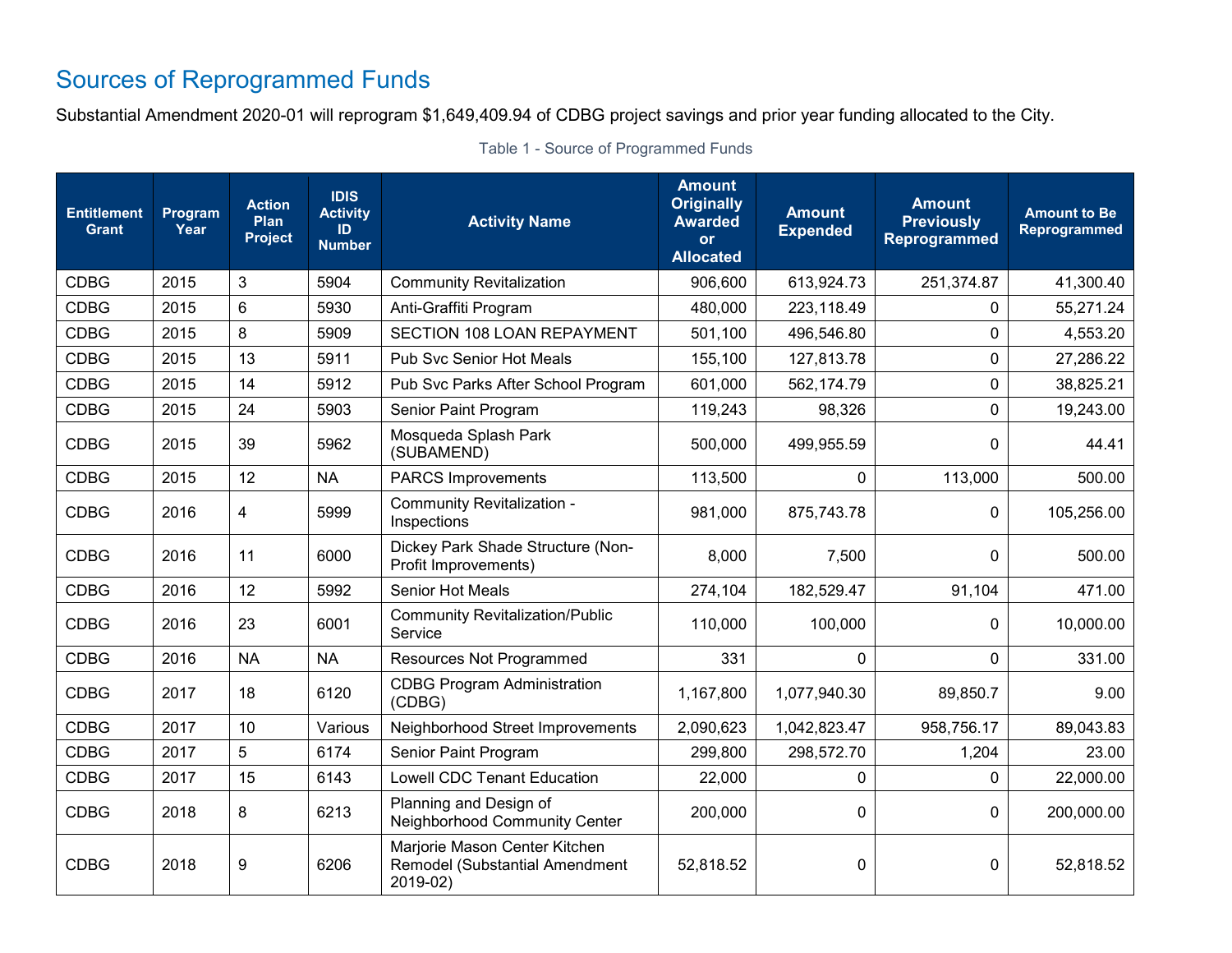| <b>Entitlement</b><br><b>Grant</b>         | <b>Program</b><br>Year | <b>Action</b><br><b>Plan</b><br><b>Project</b> | <b>IDIS</b><br><b>Activity</b><br>ID<br><b>Number</b> | <b>Activity Name</b>                                                | <b>Amount</b><br><b>Originally</b><br><b>Awarded</b><br><b>or</b><br><b>Allocated</b> | <b>Amount</b><br><b>Expended</b> | <b>Amount</b><br><b>Previously</b><br><b>Reprogrammed</b> | <b>Amount to Be</b><br><b>Reprogrammed</b> |
|--------------------------------------------|------------------------|------------------------------------------------|-------------------------------------------------------|---------------------------------------------------------------------|---------------------------------------------------------------------------------------|----------------------------------|-----------------------------------------------------------|--------------------------------------------|
| <b>CDBG</b>                                | 2018                   | 12                                             | 6215                                                  | Boys & Girls Clubs Afterschool<br>Program                           | 75,000<br>74,871.87                                                                   |                                  | 0                                                         | 128.13                                     |
| <b>CDBG</b>                                | 2018                   | 12                                             | 6222                                                  | FEOC - Street Saints Afterschool<br>36,215<br>Program               |                                                                                       | 36,200                           | 0                                                         | 15.00                                      |
| <b>CDBG</b>                                | 2018                   | 12                                             | 6319                                                  | Lowell CDC Tenant Education -<br><b>PY18</b>                        | 20,000                                                                                | 18,612.30                        | 0                                                         | 1,387.70                                   |
| <b>CDBG</b>                                | 2019                   | $\overline{7}$                                 | 6213                                                  | Multigenerational Center D4<br>500,000                              |                                                                                       | <sup>0</sup>                     | 0                                                         | 500,000.00                                 |
| <b>CDBG</b>                                | 2019                   | 9                                              | Various                                               | 2019 PARCS Senior Hot Meals<br>174,400<br>104,815.87                |                                                                                       | 0                                | 69,584.13                                                 |                                            |
| <b>CDBG</b>                                | 2019                   | 10                                             | Various                                               | 2019 PARCS After School<br>666,800<br>456,212.32                    |                                                                                       | 0                                | 210,587.68                                                |                                            |
| <b>CDBG</b>                                | 2019                   | 12                                             | 6295                                                  | <b>HOPE Micro-Enterprise Assistance</b><br>35,000<br>34,961.25<br>0 |                                                                                       | 38.75                            |                                                           |                                            |
| <b>CDBG</b>                                | 2019                   | 11                                             | 6288                                                  | PY19 B&GC Afterschool<br>65,000<br>64,807.48<br>0                   |                                                                                       | 192.52                           |                                                           |                                            |
| <b>CDBG</b>                                | 2019                   | 5                                              | <b>NA</b>                                             | <b>Housing Program Delivery</b><br>200,000<br>0<br>0                |                                                                                       | 200,000.00                       |                                                           |                                            |
| <b>Total Sources of Reprogrammed Funds</b> |                        |                                                |                                                       |                                                                     |                                                                                       |                                  | \$1,649,409.94                                            |                                            |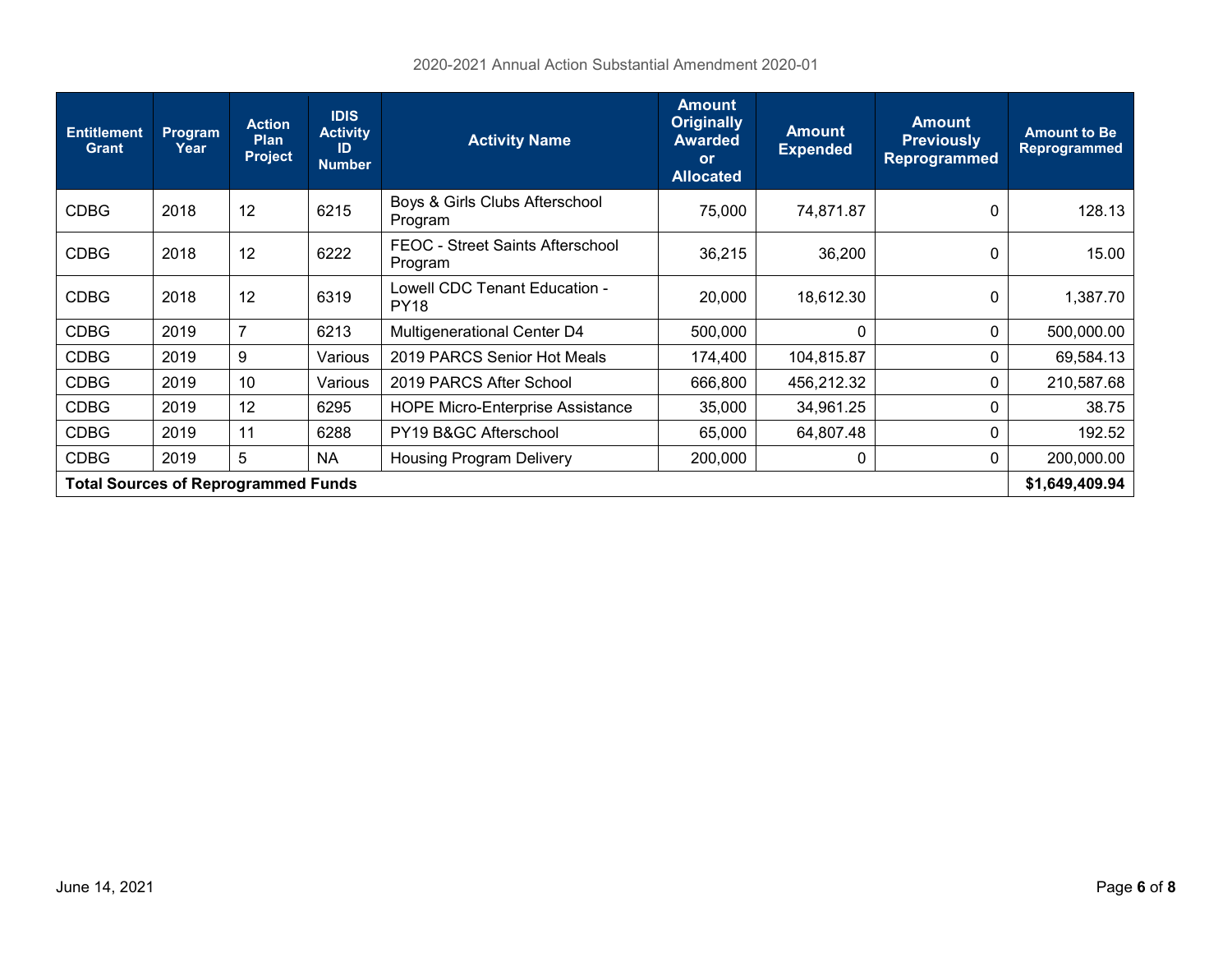# <span id="page-6-0"></span>Uses of Programmed Funds

The City is proposing to utilize the reprogrammed CDBG funds to purchase property for development of a public facility to be used as a senior center. Additional detail is provided in the tables below.

| <b>Entitlement</b><br><b>Grant</b>     | Program<br>Year | <b>Action</b><br><b>Plan</b><br><b>Project</b> | <b>IDIS</b><br><b>Activity</b><br>ID<br><b>Number</b> | <b>Activity Name</b>                                                    | <b>Proposed</b><br><b>Funding</b> |
|----------------------------------------|-----------------|------------------------------------------------|-------------------------------------------------------|-------------------------------------------------------------------------|-----------------------------------|
| <b>CDBG</b>                            | 2020            | 19                                             | TBD                                                   | Purchase property for a public facility to be run<br>as a senior center | \$1,649,409.94                    |
| <b>Total Uses of Programmed Funds:</b> |                 |                                                |                                                       |                                                                         | \$1,649,409.94                    |

#### Table 2: Uses of Programmed Funds